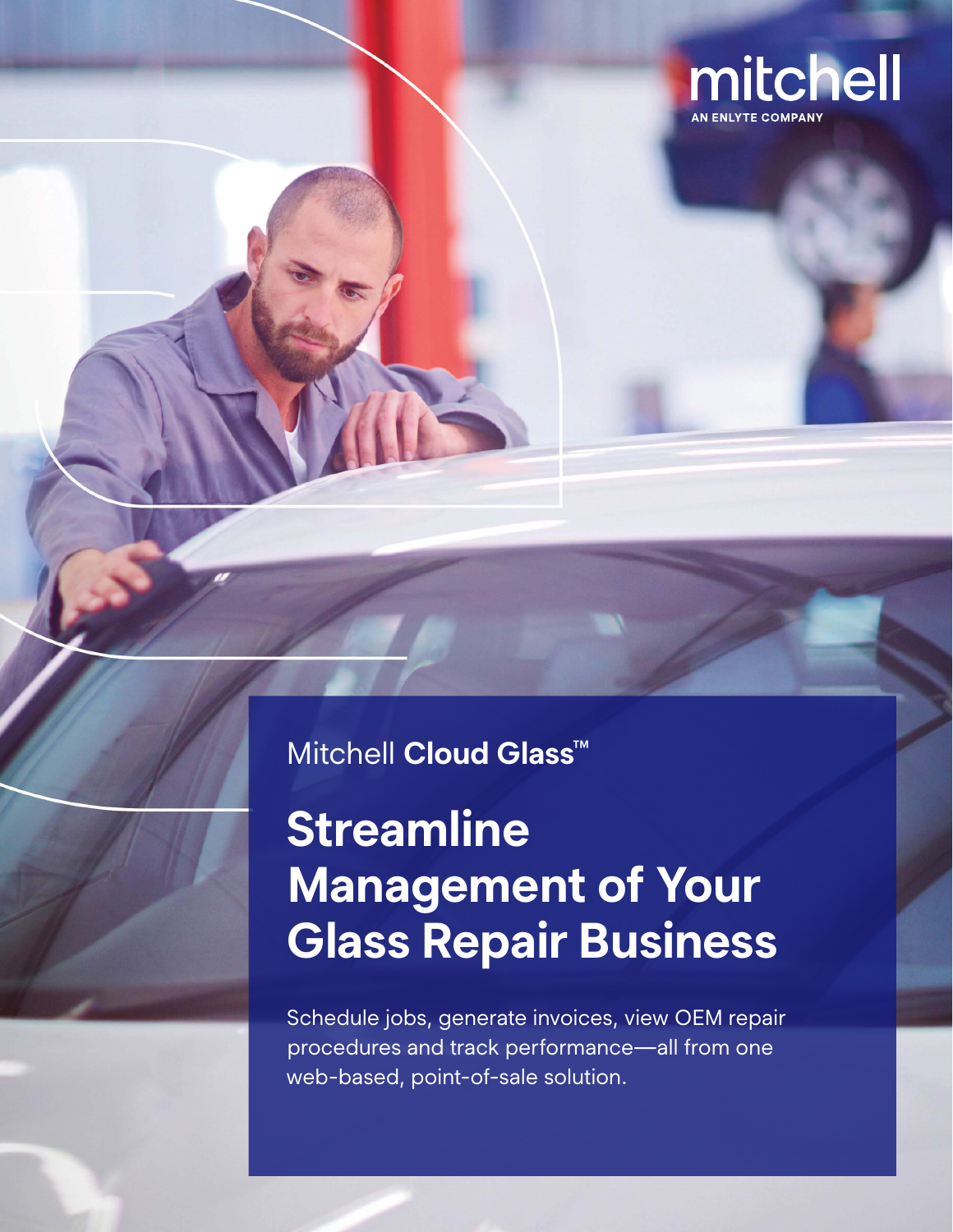## Mitchell **Cloud Glass™**

# **The Next Step in Glass Repair**

Mitchell Cloud Glass provides access to the tools you need to cost-effectively manage glass repair and replacement from anywhere and with any Internet-enabled device.



#### **Repairs Procedures at Your Finger Tips**

Integrated repair procedures provide detailed OEM service information including windshield replacement instructions, tools and recommended materials from the manufacturer.



#### **Access to NAGS Database**

With Mitchell Cloud Glass, you receive complete access to Mitchell's industrystandard National Auto Glass Specifications (NAGS) data, which provides insight into OEM, aftermarket and interchange auto glass parts, installation materials, labor and benchmark pricing.



#### **Easily Decode VIN**

Use the VIN Decoder to do a quick lookup on the year, make and model of vehicles.



#### **Ensure Proper & Safe Repair with AGRSS Safety Requirement**

Reference and record important Automotive Glass Replacement Safety Standard (AGRSS) requirements.



#### **Simplify Business Operations**

Let Mitchell Cloud Glass help you create invoices, schedule jobs, process work orders and submit invoices for payment to your insurance partners.



#### **Manage Invoices & Track Performance Online**

With all transaction history stored in the cloud, you can easily search for and manage invoices from anywhere. Mitchell Cloud Glass also makes performance tracking and reporting simple with robust custom reporting capabilities.



#### **Grow Your Business Seamlessly**

The system's multi-user login capabilities and multi-shop dashboards allow you to monitor your business.



#### **EDI Capability**

Submit your invoices electronically for quick and easy payments.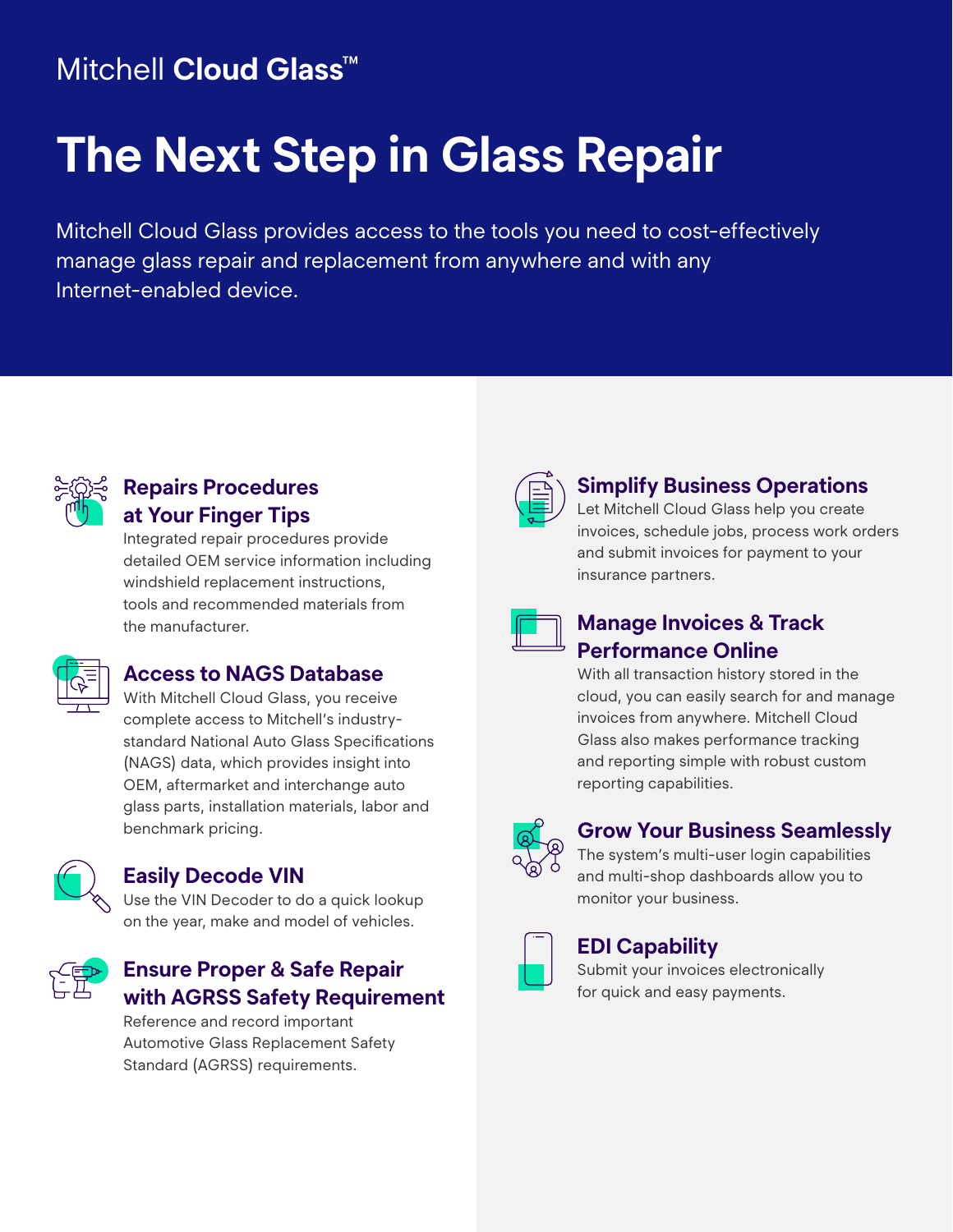

## Mitchell **Cloud Glass™**

Use Mitchell's extensive vehicle information repository to extract the essential data needed to support proper and safe repair.